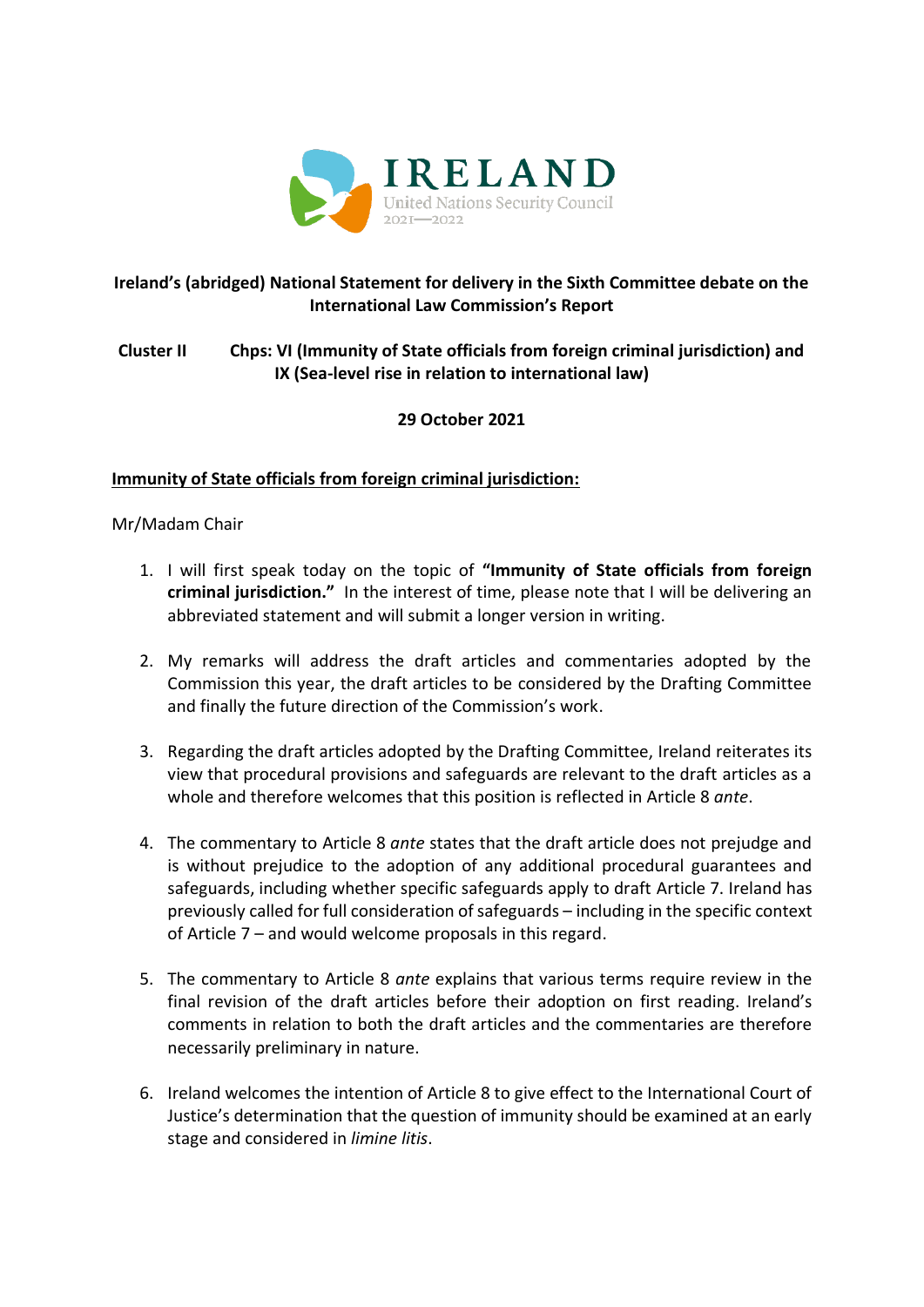- 7. We recall that the term "criminal jurisdiction" has not yet been considered by the Drafting Committee and therefore further consideration of the article will be required.
- 8. Consideration of the interaction between Articles 8 and 9 and Article 13 will also be required when the latter draft article has been adopted.
- 9. Regarding Article 10, Ireland agrees with the members of the Commission who commented - when considering the Special Rapporteur's seventh report - that the invocation of immunity was not a prerequisite for its application, as immunity existed as a matter of international law. Some members mentioned that a requirement of invocation of immunity in writing did not necessarily reflect the international practice. We agree and reiterate our suggestion that the commentaries indicate when a proposal reflects progressive development of the law.
- 10. The commentary to Article 10 explains that "This draft article does not deal with the effects of invocation, which will be addressed later." Ireland will provide further comments on this provision when the "effects of invocation" have been addressed.

### Mr/Madam Chair

- 11. Regarding the draft articles to be considered by the Drafting Committee: As a strong supporter of accountability, Ireland supports the inclusion of a without prejudice provision in Article 18 addressing the relationship of these articles with the rules governing international criminal courts and tribunals.
- 12. Ireland agrees that draft article 18 should merely separate different legal regimes, whose validity and separate fields of application are intended to be preserved, without creating a hierarchy.
- 13. Ireland notes the Special Rapporteur's proposals to include Article 17 addressing a dispute settlement mechanism and the differing opinions in relation to this article in the Commission.
- 14. A dispute settlement mechanism could potentially form part of the "safeguards aimed at protecting the stability of international relations and avoiding political and abusive prosecutions" and looks forward to the input of the Drafting Committee.

## Mr/Madam Chair

- 15. Regarding the future direction of the Commission's work, noting that the Special Rapporteur has completed her work, Ireland recalls that a number of draft articles and commentaries thereto have not yet been adopted and remain pending in the drafting Committee – including a new draft article X proposed in the Drafting Committee. It is clear that some of the articles and commentaries already adopted or provisionally adopted also require further consideration.
- 16. In 2017, we voiced concern that the Commission was divided internally on the adoption of Article 7 and its commentaries and stated that further information on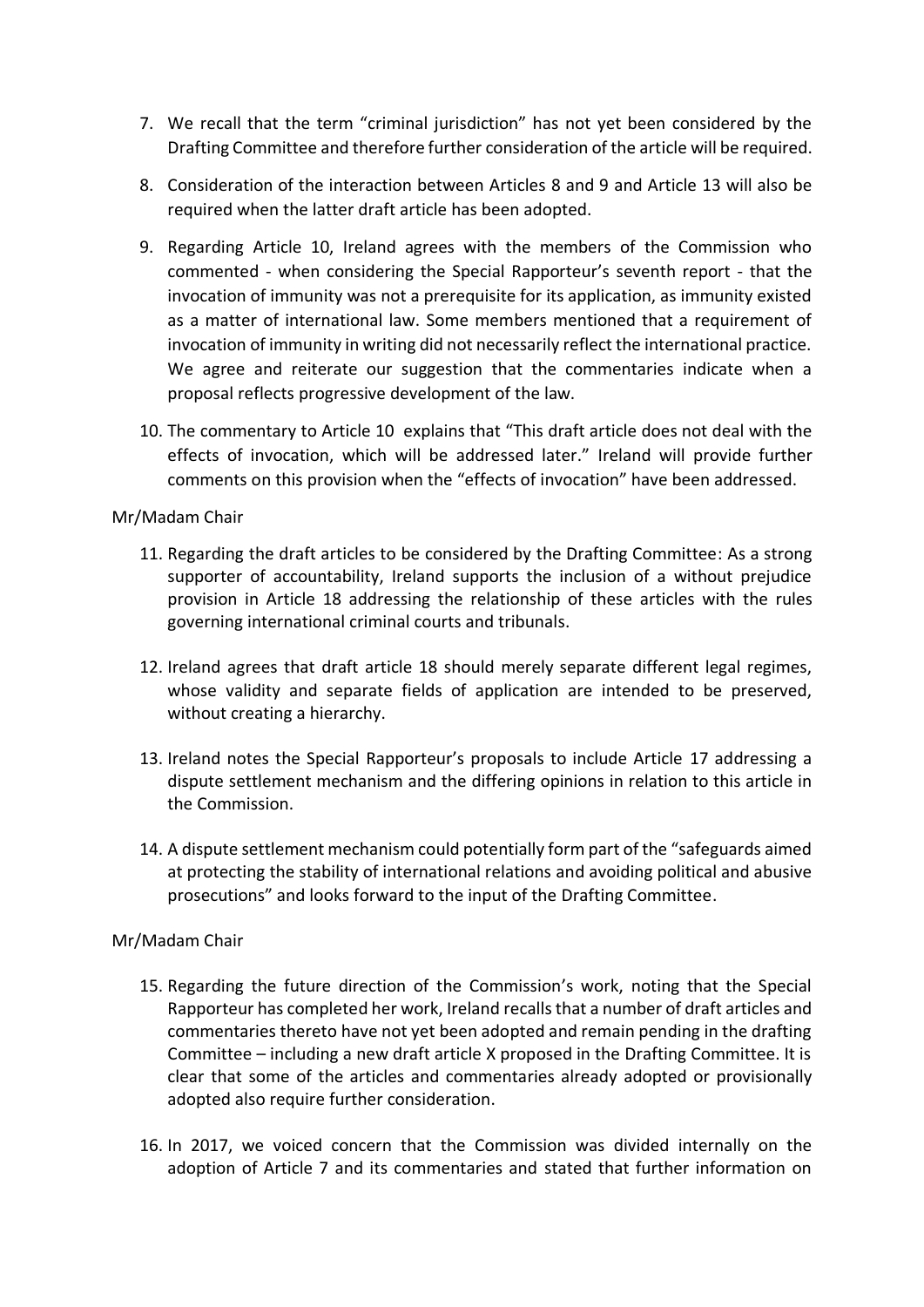practice relating specifically to the non-application of immunity would be helpful. We note that this year a number of members suggested that the Commission would need to overcome the divergent views of its members on Article 7 and would welcome proposals on the way forward on this topic.

17. The importance of giving States an adequate opportunity to comment on a full set of draft articles at the conclusion of the first reading was emphasised by the Commission. Such an opportunity would permit States to consider the full set of articles – including the interaction between different articles.

### 18. We look forward to continuing discussions on this topic next year. **Sea-level Rise in relation to international law:**

### Mr/Madam Chair

- 21. Turning now to the topic "**Sea-level Rise in relation to international law**",
- 19. Ireland aligns itself with the statement made by the European Union on this topic.
- 20. Ireland shares the concerns of others about the likely effects of sea-level rise, one of the most visible adverse effects of climate change. Sea-level rise will raise profound challenges for many states, in particular low-lying and small island states, and all of us in the international community must work together to meet these challenges.
- 21. We read with interest the First Issues Paper on the subtopic of sea-level rise in relation to the law of the sea. We also read the report of the discussion of that paper within the Study Group. We note the preliminary character of the Paper and the very broad range of views expressed by members of the Group on many aspects of this sub-topic.
- 22. We take careful note of the discussion of the mandate of the Study Group set out in paragraph 285 of the Report and the suggestion of some members of the Group that it ought to be transparent from the beginning in distinguishing between *lex lata*, *lex ferenda* and policy options. Transparency in the Commission's work is important, including with respect to this important topic. The role of the Study Group is to carry out an in-depth analysis of existing international law, including treaty and customary international law, in accordance with the mandate of the Commission to progressively develop and codify international law, as indicated in paragraph 5 of its mandate. Ireland supports the suggestion in paragraph 285 that the Commission should be fully guided by its own prior work relevant to the topic. Once the mapping exercise referred to in paragraph 18 of the mandate has been completed, then possible options for future work by the Commission can be considered in light of the analysis presented.

### Mr/Madam Chair

26. Ireland's baselines are composed of a mixture of normal baselines, straight baselines and bay closing lines. The normal baseline is the low water line along the coast as marked on maritime charts prescribed by law for this purpose. These charts are regularly updated to reflect physical changes in the maritime domain, including any